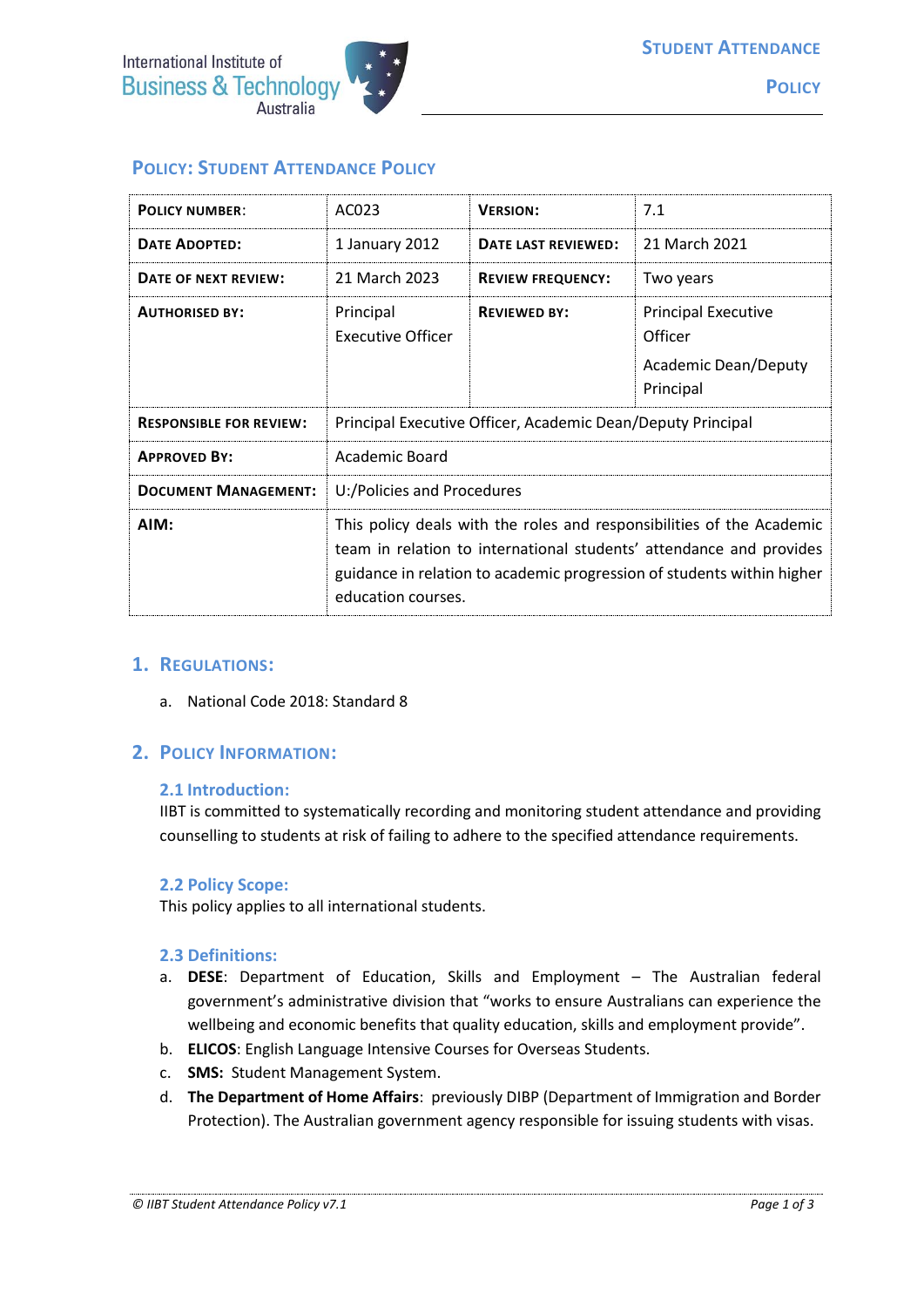## **3. PROCEDURES:**

- **3.1 Monitoring of Attendance for Students Enrolled in ELICOS or VET Programs:**
- a. Attendance is entered into the SMS. Teachers enter attendance directly or use the hard copy attendance sheet provided and then transfer attendance into the SMS.
- b. Attendance is calculated based on the course contact hours.
- c. Attendance is reviewed fortnightly by the Academic Dean/Deputy Principal to determine students at risk of not attending 80% of the scheduled course contact hours.
- d. Attendance reports are able to provide actual attendance percentages based on course hours already completed as well as to show projected attendance percentages based on the total scheduled hours for a course.
- e. When a student is absent for more than two consecutive days without approval, teachers must inform the Academic Dean/Deputy Principal who will conduct follow-up.
- f. Students absent from more than 10% of the scheduled course contact hours are issued a written attendance warning letter with no action required.
- g. Students whose attendance drops to more than 15% of the scheduled course contact hours are sent an attendance warning letter. They are required to make an appointment to see the Academic Dean/Deputy Principal and will receive counselling designed to assist them in maintaining satisfactory attendance.
- h. Students absent from more than 20% of the scheduled course contact hours are required to make an appointment to see the Academic Dean/Deputy Principal. An **Intention to Report Letter** will be issued to them with instructions on the appeals process.
- i. Should a student's attendance be less than 80%, and there is insufficient time in the course for the student to redeem their attendance, they will be notified in writing that they have failed to meet satisfactory attendance requirements. An **Intention to Report Letter** is issued to them.
- j. All students who receive an Intention to Report Letter are informed of their right to appeal within 20 working days.
	- (i) Should the student provide sufficient evidence and an appeal succeeds, the student may continue their studies as per the enrolment.
	- (ii) Should the appeal be unsuccessful, the student may further appeal to the Overseas Students Ombudsman (see Complaints and Appeals Policy).
	- (iii) Should this appeal be unsuccessful, the student's unsatisfactory attendance is reported to PRISMS.